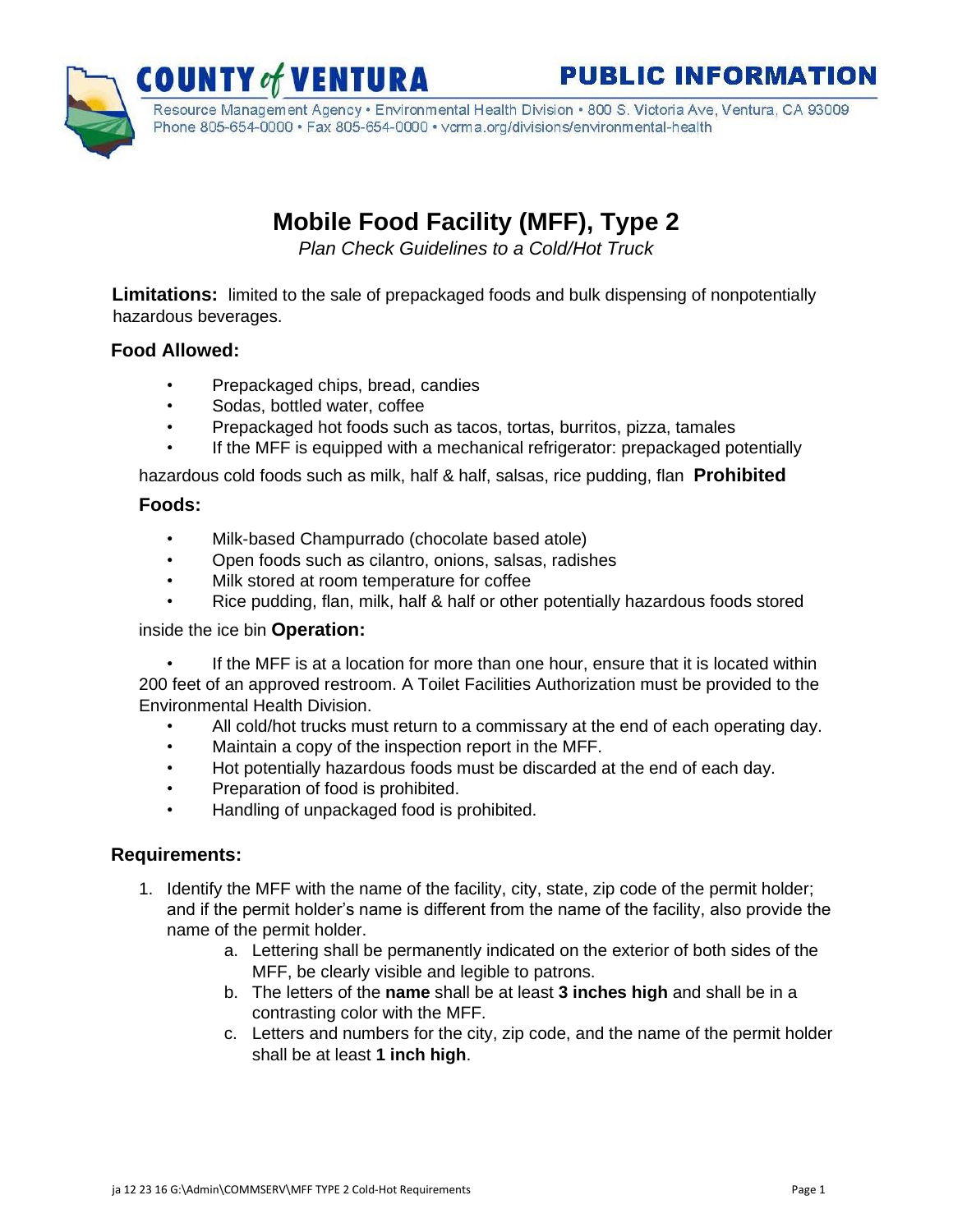- 2. All surfaces within the MFF:
	- a. Shall be smooth, readily accessible, and easily cleanable.
	- b. No unfinished wooden surfaces permitted.
	- c. Construction joints must be tightly fitted and sealed.
- 3. All food offered for sale shall be obtained from an approved source. No food prepared or stored in a private home may be sold. All food packages must be properly labeled in English.
- 4. All food and food contact surfaces must be protected from contamination during transport, storage and operation; and maintained in a clean and sanitary manner. Equipment shall be constructed of durable nontoxic materials and maintained in good repair.
- 5. Food condiments for customer self-service shall be prepackaged or dispensed from an approved dispenser.
- 6. The MFF shall operate within 200 feet of approved and readily available toilet and hand wash facilities.
- 7. Potentially hazardous foods shall be maintained at or below 41ºF or held at 135ºF or above. Provide accurate thermometers for all refrigeration and hot holding units.
- 8. Potentially hazardous foods held at or above 135ºF shall be discarded at the end of each operating day.
- 9. The MFF shall operate out of a commissary and return at the end of the operating day for cleaning, sanitizing, servicing and storage. All potentially hazardous food products (except as specified in #8 above) not sold by the end of the operating day shall be stored at the commissary. Nonpotentially hazardous food shall be stored at an approved commissary, or within an approved fully enclosed vermin-proof MFF. A letter of verification from the commissary must be provided to this Division prior to issuance of a health permit and permit renewal.
- 10. An MFF utilizing ice for the storage or display of food or beverage shall provide a wastewater holding tank equal to a minimum of one-third of the volume of the ice cabinet to allow for ice melt. The submission of plans for review and approval may be required for these MFFs prior to permit issuance.
- 11. All wastewater from the MFF shall be discharged to an approved wastewater receptor at the commissary or other approved facility.
- 12. All appliances shall be for commercial use and meet applicable standards. Gas-fired appliances shall meet applicable ANSI standards. Electrical appliances shall meet applicable standards of Underwriter Laboratory.
- 13. An MFF that is occupied during normal business operations shall have a clear, unobstructed height over the aisle-way portion of the unit of at least 74 inches from floor to ceiling, and a minimum of 30 inches of unobstructed horizontal aisle space.

### **Plan Submittal:**

- Two sets of plans shall be submitted for new or remodeled MFF.
- Plans must be complete, drawn to scale, easily readable, showing all four sides, including the top view of the MFF and a plumbing diagram.
- Provide a list of menu items to be sold.

#### *Other Operational Requirements:*

- 1. Route Sheet
- 2. Toilet Facilities Authorization (if you are operating at a location for more than one hour)
- 3. Commissary Letter
- 4. Food From Approved Source Letter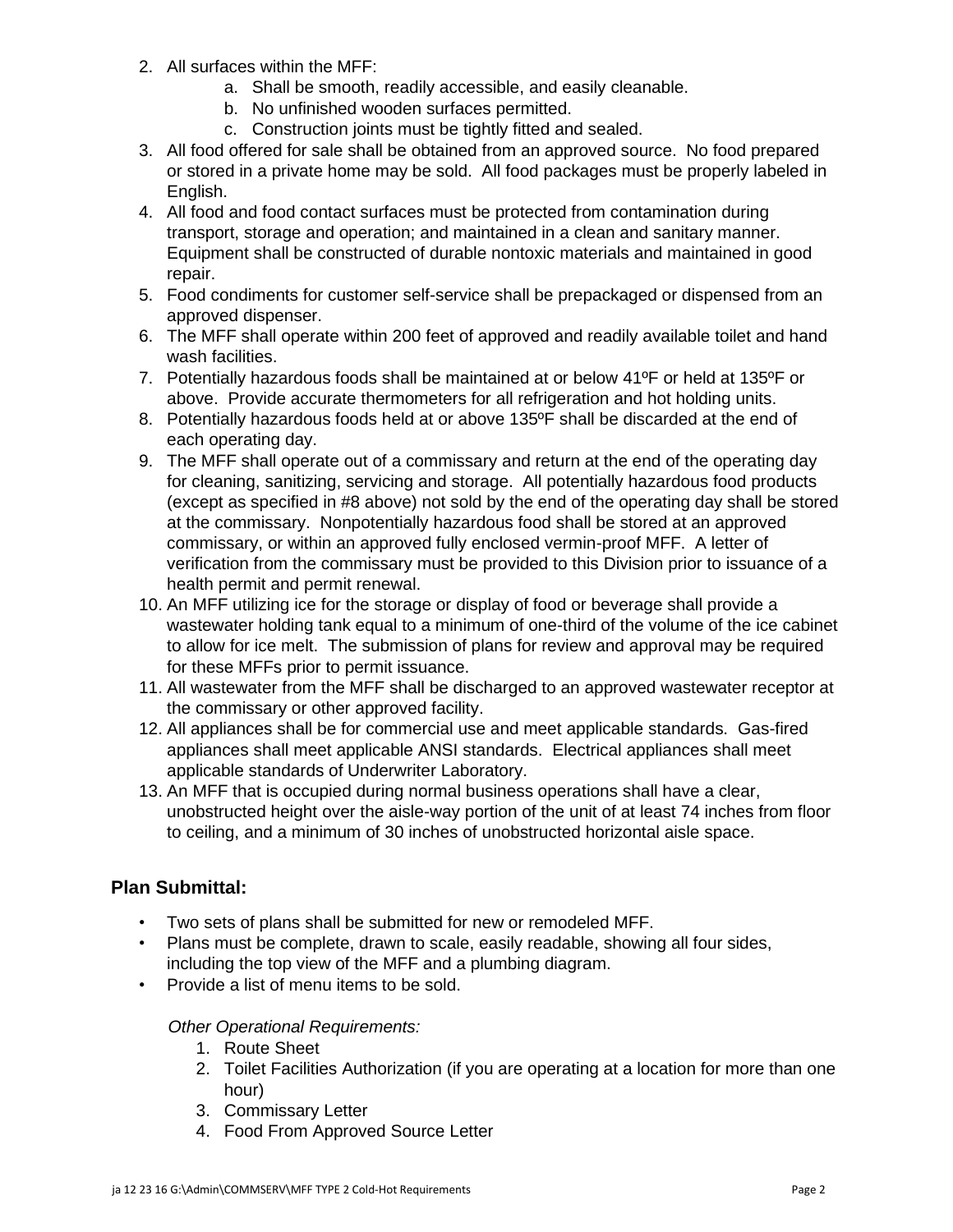# **Plan Submittal Check List:**

The items highlighted in red are requirements that must be illustrated on the plans. The items highlighted in blue will be checked during the construction inspection.

| N | <b>Item</b>                                                                                                                              |
|---|------------------------------------------------------------------------------------------------------------------------------------------|
|   | <b>Menu</b>                                                                                                                              |
|   | 2 sets of plans, drawn to scale                                                                                                          |
|   | Drawing showing all 4 sides, top view and a plumbing diagram                                                                             |
|   | Gas and electrical diagram                                                                                                               |
|   | Each piece of food service equipment and placement                                                                                       |
|   | Specifications of each equipment indicating manufacturer make & model #                                                                  |
|   | Overflow line for waste tank                                                                                                             |
|   | Waste water tank (Dimensions: L__ x W __ x D _) x .004329 =                                                                              |
|   | Waste tank drain valve                                                                                                                   |
|   | Ice Bin(s) (Dimensions: L_ x W _ x D _) x .004329 x .33 =                                                                                |
|   | All associated plumbing                                                                                                                  |
|   | All other component details-   storage areas                                                                                             |
|   | Finish schedule of food contact surfaces, countertops, food compartments                                                                 |
|   | <b>First aid kit</b>                                                                                                                     |
|   | Fire Extinguisher (10 BC-rated)                                                                                                          |
|   | Identification-name of facility, name of permit holder, city/state/zip code of the                                                       |
|   | permit holder                                                                                                                            |
|   | Lettering of business name: 3 inches high in contrasting color with MFF<br>Lettering of city/state/zip code & permit holder: 1 inch high |
|   | Food from Approved Source Letter                                                                                                         |
|   | <b>Commissary Letter</b>                                                                                                                 |

## **Sample Diagram:**

Plumbing Diagram:

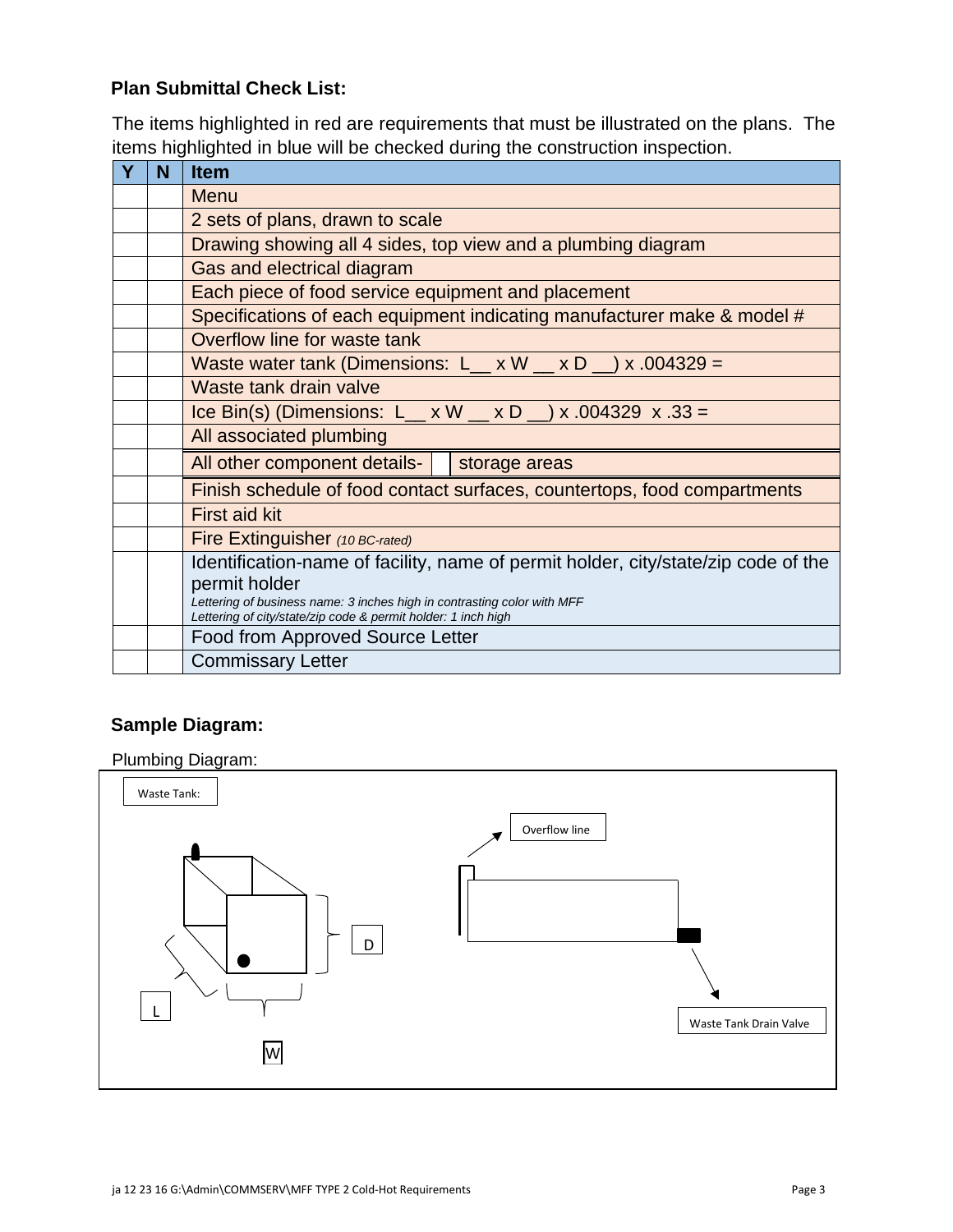Plumbing Diagram:



Side View #1:



Extinguisher